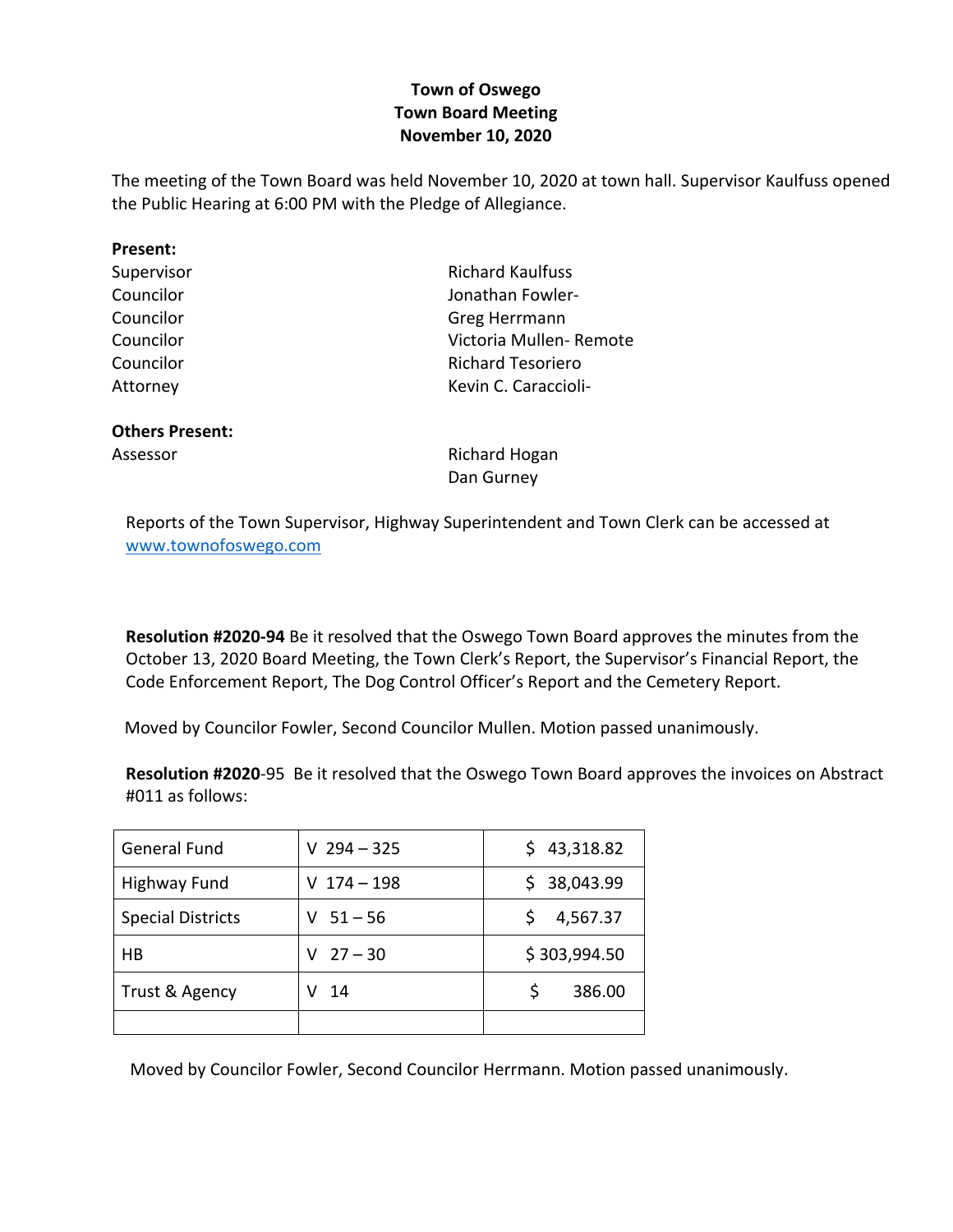**Resolution #2020**-96 Be it resolved that the Oswego Town Board approves the following 2020 **Budget Modifications**:

| To:    | From: A 1355.4 Assessment Contractual<br>A 1355.11 Assessment Review - Personal | 59.00   | 59.00   |
|--------|---------------------------------------------------------------------------------|---------|---------|
| To:    | From: A 1990.4 Contingent<br>A 1330.4 Tax Collection Contractual                | 53.00   | 53.00   |
| To:    | From: A 1990.4 Contingent<br>A 3620.4 Safety Inspection Contractual             | 850.00  | 850.00  |
| To:    | From: A 8810.2 Cemeteries - Equipment<br>A 8810.4 Cemeteries - Contractual      | 3200.00 | 3200.00 |
| To: To | From: A 8101.1 Zoning Personnel Svc<br>A8010.4 Zoning Contractual               | 1875.00 | 1875.00 |
| To:    | From: A 9901.9 Transfer to other Funds<br>A 8989.1 Tree Removal/brush pickup    | 1230.00 | 1230.00 |

Moved by Councilor Fowler, Second Councilor Mullen. Motion passed unanimously.

**Resolution #2020-97** Be it resolved that the Oswego Town Board does hereby authorize the Town Supervisor to accept and sign the Contractor's Application for Payment #2 (Slate Hill Constructors, Inc. for Replacement of Thompson Road Bridge over Rice Creek) in the amount of \$291,561.10.

Moved byCouncilor Herrmann, Second Councilor Fowler. Motion passed unanimously.

**Resolution #2020-98** Be it resolved that the Oswego Town Board does hereby rescind Local Law #1- 2020 for NYS Tax Cap override for 2021.

Moved by Councilor Tesoriero, Second Councilor Mullen. Motion passed unanimously.

**Resolution #2020-99** Be it resolved that the Oswego Town Board does hereby authorize the Town Highway Superintendent to sign the Shared Service Agreement for Emergency Assistance with New York State Department of Transportation.

Moved by Supervisor Kaulfuss, Second Councilor Herrmann. Motion passed unanimously.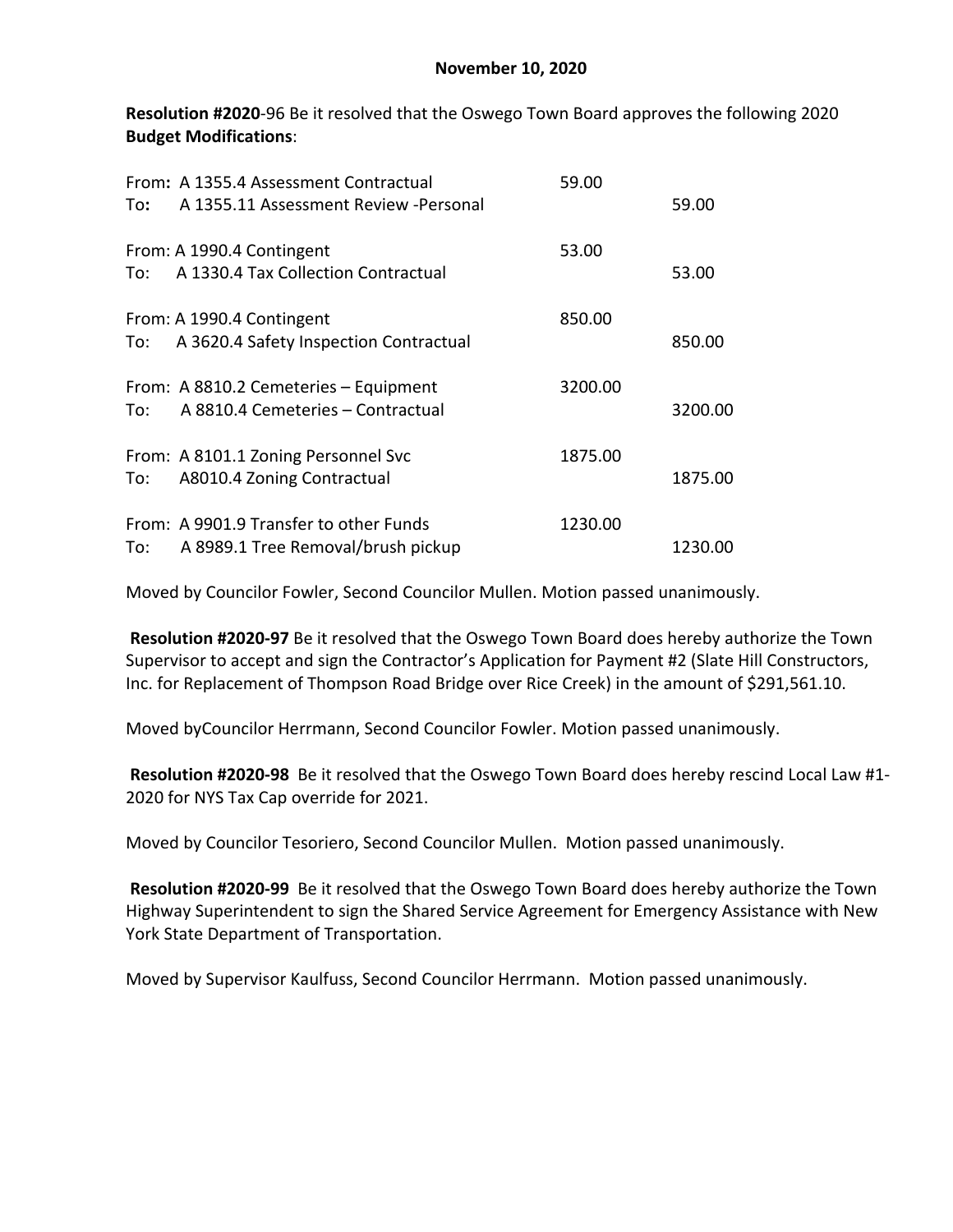**Resolution #2020-100 B**e it resolved that the Oswego Town Board does hereby establish the following standard workdays for these titles and will report the officials to the New York State and Local Retirement System based on their record of activities as noted on the official RS 2417-A.

| Title                           | Hours |  |
|---------------------------------|-------|--|
| <b>Elected Officials</b>        |       |  |
| Town Council                    | 6     |  |
| Town Council                    | 6     |  |
| Town Council                    | 6     |  |
| Title                           | Hours |  |
| <b>Elected Officials</b>        |       |  |
| <b>Town Clerk/Tax Collector</b> | 6     |  |
| <b>Highway Superintendent</b>   | 8     |  |
| <b>Appointed Officials</b>      |       |  |
| Constable PT                    | 6     |  |
| Custodian PT                    | 6     |  |
| Bookkeeper                      | 6     |  |
| <b>Town Justice Clerk</b>       | 6     |  |
| Code Enforcement Officer        | 6     |  |

Moved by Supervisor Kaulfuss, Second Councilor Tesoriero. Motion passed unanimously.

**Resolution #2020-101** Be it resolved that the Oswego Town Board does hereby accept the successful audits conducted for the Town Justice Department for 2019-2020. Thank you to Richard Tesoriero for conducting the audit.

Moved by Councilor Fowler, Second Councilor Herrmann. Motion passed unanimously.

**Resolution #2020-102** Be it resolved that the Oswego Town Board does hereby accept the successful audit conducted for the Town Clerk Department for 2019-2020. Thank you to Richard Tesoriero for conducting the audit.

Moved by Supervisor Kaulfuss, Second Councilor Mullen. Motion passed unanimously.

## **Resolution #2020**-103

WHEREAS the Town of Oswego has completed its preliminary budget for the fiscal year of 2020, and

WHEREAS the town has properly advertised and made said preliminary budget available, and

WHEREAS the town has held a public hearing on the preliminary budget on October 27, 2020, and

WHEREAS the town has completed and filed its tax levy limit information with the New York State Comptroller, and